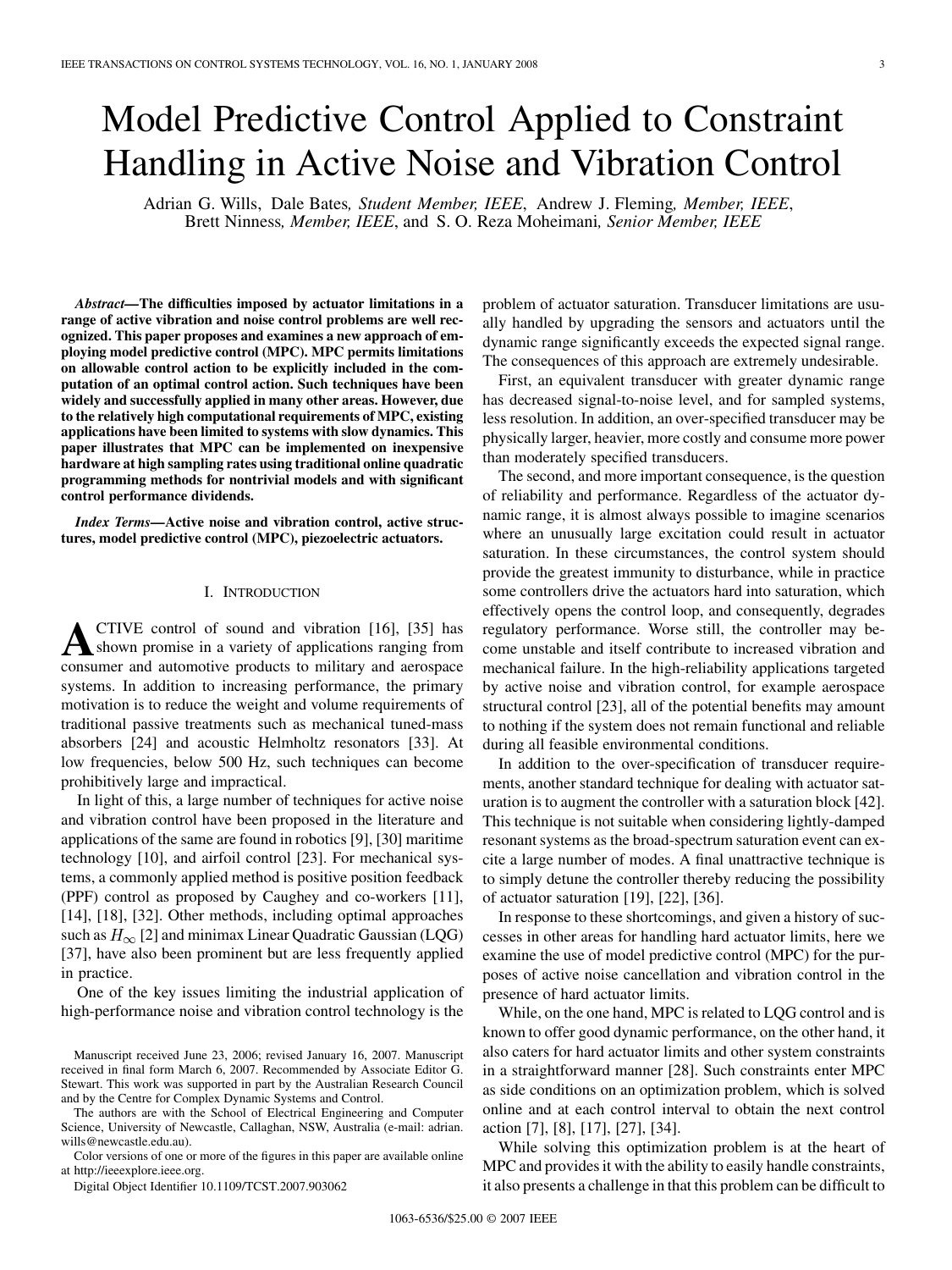solve in real time. Certainly, the computational burden increases as sampling rates increase and this has limited the application of MPC to systems with relatively slow dynamics [39]. For example, MPC has been used within the petrochemical industry since the 1970s in the form of supervisory control, where sample times are in the order of minutes, hours, or even days [39].

In order to reduce the computational effort required to solve this problem online, recent work in the area has considered the use of multiparametric programming techniques such as those described in [4], [6], and [41]. This approach has been called explicit-MPC and generates a "lookup table" offline, which is then implemented online in a straightforward and computationally inexpensive manner. Even more recently, specific hardware implementations of explicit-MPC have been considered with very promising results at high sampling rates [25].

The more traditional alternative approach would employ an optimization algorithm such as an active-set or interior-point method in order to solve this problem online.

The choice between using explicit-MPC or more traditional methods depends largely on the particular problem being considered (see, e.g., [25]). A major drawback of the explicit approach is the curse of dimensionality; as the degrees-of-freedom increase the memory requirements and number of entries in the lookup table can grow dramatically.

In light of this, the more traditional MPC approach is used in this paper since the dimension of this problem currently precludes the use of explicit-MPC on the available hardware (see Section IV-A for a discussion).

In particular, we consider a cantilevered beam example, which is representative of many flexible structures, and employ a standard active-set method in order to solve the associated quadratic program online.

This presents a very challenging situation for standard MPC since the beam exhibits a wide range of oscillatory dynamics, from slow (5 Hz) to fast (500 Hz), which requires an 18th-order model and a sampling rate of at least 5 kHz for control purposes. Furthermore, in the interests of having a practical implementation, a very inexpensive floating-point hardware platform is used to realize the MPC algorithm.

In light of this, the contributions of this paper are twofold. First, we extend previous results on constraint handling for active structures and show that MPC pays dividends compared with already accepted strategies. In particular, it offers improved dynamic performance in the presence of actuator limitations.

Second, we demonstrate that using an off-the-shelf active-set method, MPC can be applied to systems with relatively broad and complex dynamics (five bending modes between 5 and 500 Hz using an 18th-order model), using nontrivial prediction horizons (12 steps ahead), while respecting input constraints, using a sampling rate of 5 kHz, and with implementation on an inexpensive 200-MHz digital signal processor.

#### II. PROBLEM DEFINITION

Active noise and vibration control problems can generally be represented by the feedback diagram shown in Fig. 1. Commonly encountered mechanical [16], [24] and acoustic plants [35] comprise a large number of lightly damped, close-in-frequency, resonant modes. As higher frequency dynamics are usu-



Fig. 1. Typical active noise control scenario.

ally controlled by passive means, the bandwidth of interest in active noise and vibration control is approximately 1 kHz. Depending on the system, this may require the control of just a few to many hundreds of modes.

A feedback controller  $C(s)$  is designed to regulate the performance variable  $z$  in response to external input disturbances w. The performance variable  $z$  may be a physical quantity such as the acceleration at a point, or represent an abstract quantity such as modal energy or spatial deflection [31].

Examples of measurement and control variables include: force, strain, displacement, torque, moment, acceleration, velocity, angle, and pressure. All of these variables require transducers to convert to and from the physical domain. In Fig. 1, actuating and sensing transducers are denoted by  $A$  and  $S$ , respectively. In addition to their linear dynamics, the actuating and sensing transducers  $A$  and  $S$  incorporate a number of constraints that correspond to the physical limitations inherent in each device.

Saturation, where a variable is constrained to lie within particular limits, is the most commonly encountered constraint. Examples found in active noise control include: the output voltage and current range of a voltage amplifier, the displacement range of a speaker baffle, the pressure range of a microphone, the depolarization voltage of a piezoelectric transducer and the force limit of an inertial drive. Saturation constraints can represent situations where there exist insufficient resources to develop the required output, or where reproduction of the required output would result in mechanical or electrical failure.

Another less commonly encountered constraint is the slewrate or rate-of-change limit in a physical variable. Voltage feedback amplifiers are slew-rate limited by both internal saturation and current limits when driving capacitive loads. Electromagnetic actuators, such as voice coil speakers, have limited velocity and displacement slew-rate imposed by the maximum available driving current.

In summary, our objective is to derive a control law that minimizes the performance variable  $z$  subject to a set of actuator constraints. The synthesis technique should be able to handle wide-band systems with a large number of poles in close proximity to the imaginary axis. In the following, MPC is proposed as a solution and verified experimentally by suppressing vibration in a cantilever beam.

### III. MPC FORMULATION

As already mentioned, a major attraction of MPC is its ability to handle constraints, which is the main reason for its consideration here. Constraints enter MPC straightforwardly as side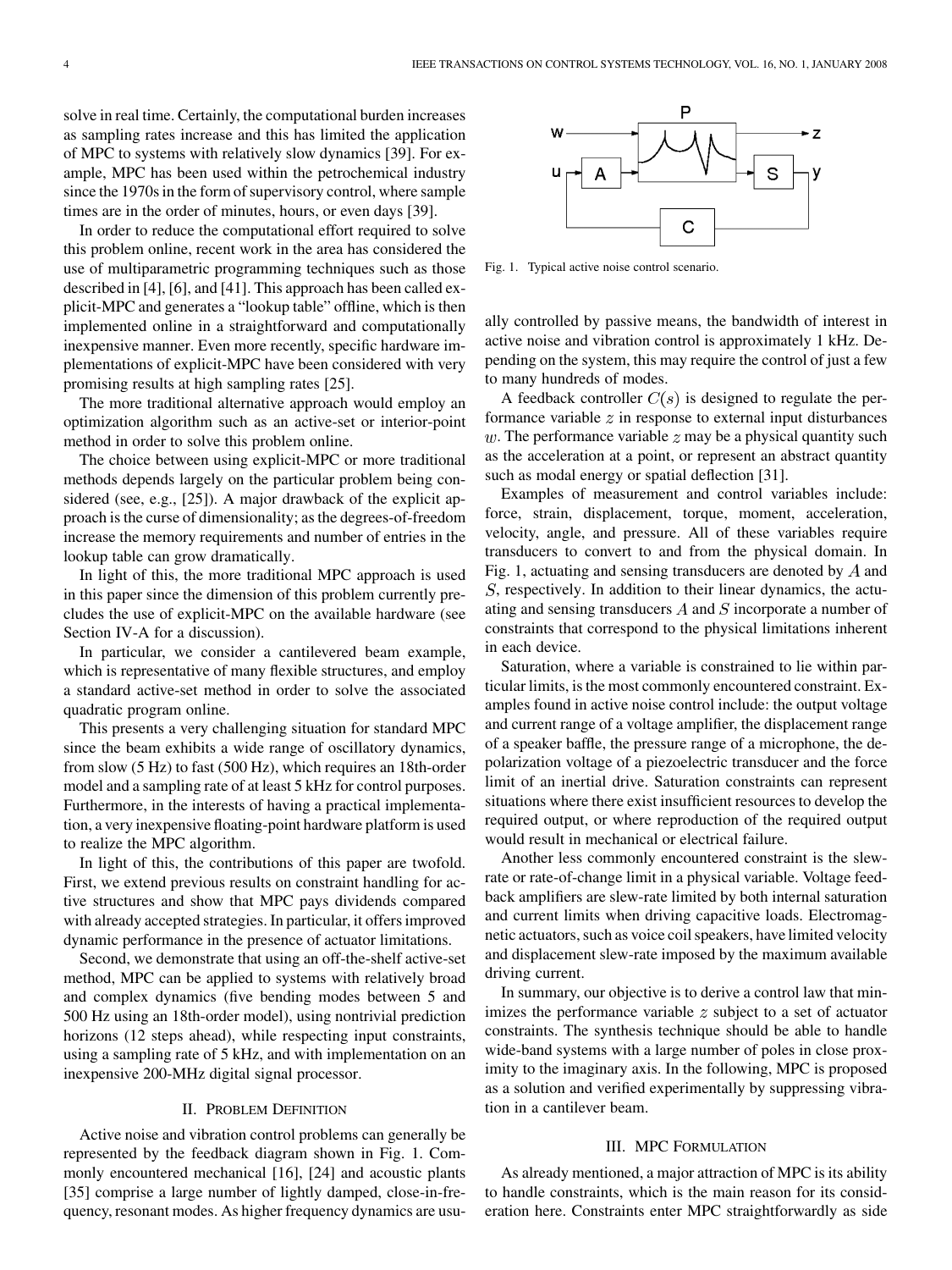conditions on the MPC optimization problem. This problem is solved at each control interval in order to compute the next optimal control action. To make this more precise, we define the control action generated by MPC as follows.

*Definition III.1:* The control action generated by MPC for time  $t+1$  given information up to and including time t is denoted by  $u_{t+1:t}^*$  and is defined as the first element of the sequence

$$
\mathbf{u}_t^* \stackrel{\Delta}{=} \left\{ u_{t+1|t}^*, \dots, u_{t+N|t}^* \right\} \tag{1}
$$

which is defined as the solution to the optimization problem

$$
\mathbf{u}_t^* = \arg\min_{\mathbf{u}_t} J(\mathbf{u}_t) \quad \text{s.t.} \quad \mathbf{u}_t \in \mathbb{U}. \tag{2}
$$

In order to adequately describe the optimization problem in (2), we diverge momentarily to introduce a system model. Specifically, we assume that the system behaves according to the linear time invariant state-space system

$$
x_{t+1} = Ax_t + Bu_t + \omega_t \tag{3}
$$

$$
y_t = Cx_t + Du_t + e_t \tag{4}
$$

where  $u_t \in \mathbb{R}^m$  is the input,  $y_t \in \mathbb{R}^p$  is the output,  $x_t \in \mathbb{R}^n$ is the state, and  $\omega_t \in \mathbb{R}^n$  and  $e_t \in \mathbb{R}^p$  are independently and identically distributed (in time) Gaussian stochastic processes with joint distribution

$$
\begin{bmatrix} \omega_t \\ e_t \end{bmatrix} \sim \mathcal{N} \left\{ 0, \begin{bmatrix} W & S \\ S^T & E \end{bmatrix} \right\}. \tag{5}
$$

With this in place, the paper considers the following cost function:

$$
J(\mathbf{u}_t) = ||\widehat{x}_{t+N+1|t}||_P^2 + \sum_{k=1}^N ||\widehat{y}_{t+k|t}||_Q^2 + ||u_{t+k}||_R^2.
$$

In the previous equation,  $||z||_M^2 \stackrel{\Delta}{=} z^T M z$ , where M is assumed to be positive definite and symmetric. The positive integer  $N$  is known as the prediction horizon,  $\hat{y}_{t+k|t}$  is the predicted output at time  $t + k$  given measurements up to and including time  $t$ , and  $\hat{x}_{t+N+1|t}$  is the predicted state at time  $t + N + 1$ .

In the interest of nominal closed-loop stability it is important to choose the terminal weighting matrix  $P$  carefully [7]. As motivation for this, consider the case where there are no constraints in (2), i.e., if  $\mathbb{U} = \mathbb{R}^{Nm}$ , then its solution coincides with the well known LQG solution for any prediction horizon  $N > 0$  when the weighting matrix P is chosen as the positive definite solution to the following discrete algebraic Riccati equation (DARE—see, e.g., [5])

$$
P = CTQC + ATPA - K(BTPB + R + DTQD)KT
$$
 (6)  
K = -(A<sup>T</sup>PB + C<sup>T</sup>QD)(B<sup>T</sup>PB + R + D<sup>T</sup>QD)<sup>-1</sup>. (7)

While this choice for  $P$  does not guarantee closed-loop stability when constraints are present, a sufficiently large prediction horizon  $N$  combined with this choice does [28].

Clearly, with the choice of  $P$ ,  $N$ ,  $Q$ , and  $R$  already determined, in order to use this cost function, we require predictions of the system outputs  $\{\widehat{y}_{t+1|t}, \ldots, \widehat{y}_{t+N|t}\}\$  and state  $\widehat{x}_{t+N+1|t}$ . This is typically achieved using a state observer, and while the possibilities for this are many, we propose the use of optimal (in terms of minimum variance) predictions as given by the Kalman Filter (see, e.g., [1])

$$
\hat{x}_{t+1|t} = (A - LC)\hat{x}_{t|t-1} + (B - LD)u_t + Ly_t
$$
 (8)

$$
\widehat{x}_{t+k+1|t} = A\widehat{x}_{t+k|t} + Bu_{t+k|t}, \quad t = 1, \dots, N \tag{9}
$$

$$
\hat{y}_{t+k|t} = C\hat{x}_{t+k|t} + Du_{t+k|t}, \quad t = 1, ..., N. \tag{10}
$$

In the previous equation,  $L$  is known as the Kalman gain matrix and is given by (again employing the positive definite solution of a DARE)

$$
L = (AXCT + S)(CXCT + E)-1
$$
  

$$
X = W + AXAT - L(CXCT + E)LT.
$$
 (11)

It is important to note that the previous predictions depend only on future inputs  $u_{t+1|t}, \ldots, u_{t+N|t}$ , which are free variables. This is essential because it allows a search for the best (according to the cost  $J$ ) sequence of future inputs.

The remaining component of the optimization problem (2) are the side conditions or constraints  $\mathbf{u}_t \in \mathbb{U}$ . The types of constraints considered in this paper include linear equality, linear inequality, and simple bounds constraints. Therefore, it suffices to assume that the constraint set  $\cup$  is represented by

$$
\mathbb{U} \stackrel{\Delta}{=} \{ \mathbf{u} \in \mathbf{R}^{Np} : A_e \mathbf{u} = b_e, A_i \mathbf{u} \le b_i, b_\ell \le \mathbf{u} \le b_u \} \quad (12)
$$

where the previous inequalities are element-wise.

## IV. SUGGESTED MPC IMPLEMENTATION

With computational demand being of great practical interest, it is important to minimize unnecessary overhead for online computations and move certain operations offline. In this section, we suggest one particular implementation of MPC where a distinction is made between online and offline calculations.

Broadly speaking, offline calculations involve objects that infrequently (or never) change, for example, the system matrices  $A, B, C, D$ , tuning parameters  $Q$  and  $R$ , observer gain matrix  $L$ , and prediction horizon  $N$ . On the other hand, online calculations are reserved for objects that do frequently change, such as output measurements  $y_t$ , the state estimate  $\hat{x}_{t+1|t}$ , and the optimal input  $u_{t+1|t}^*$ .

More specifically, the following offline procedure is required before control commences.

- **Procedure 1:** Given the plant model  $A, B, C, D$ :
- 1) generate the state observer gain matrix  $L$ ;
- 2) choose the prediction horizon  $N$  and the state and input weighting matrices  $Q$  and  $R$ ;
- 3) calculate  $P$  according to (6);
- 4) construct the constraint set  $\cup$  according to physical limitations and desired operating ranges.

Once the previous procedure is complete, MPC is implemented online according to the following Algorithm.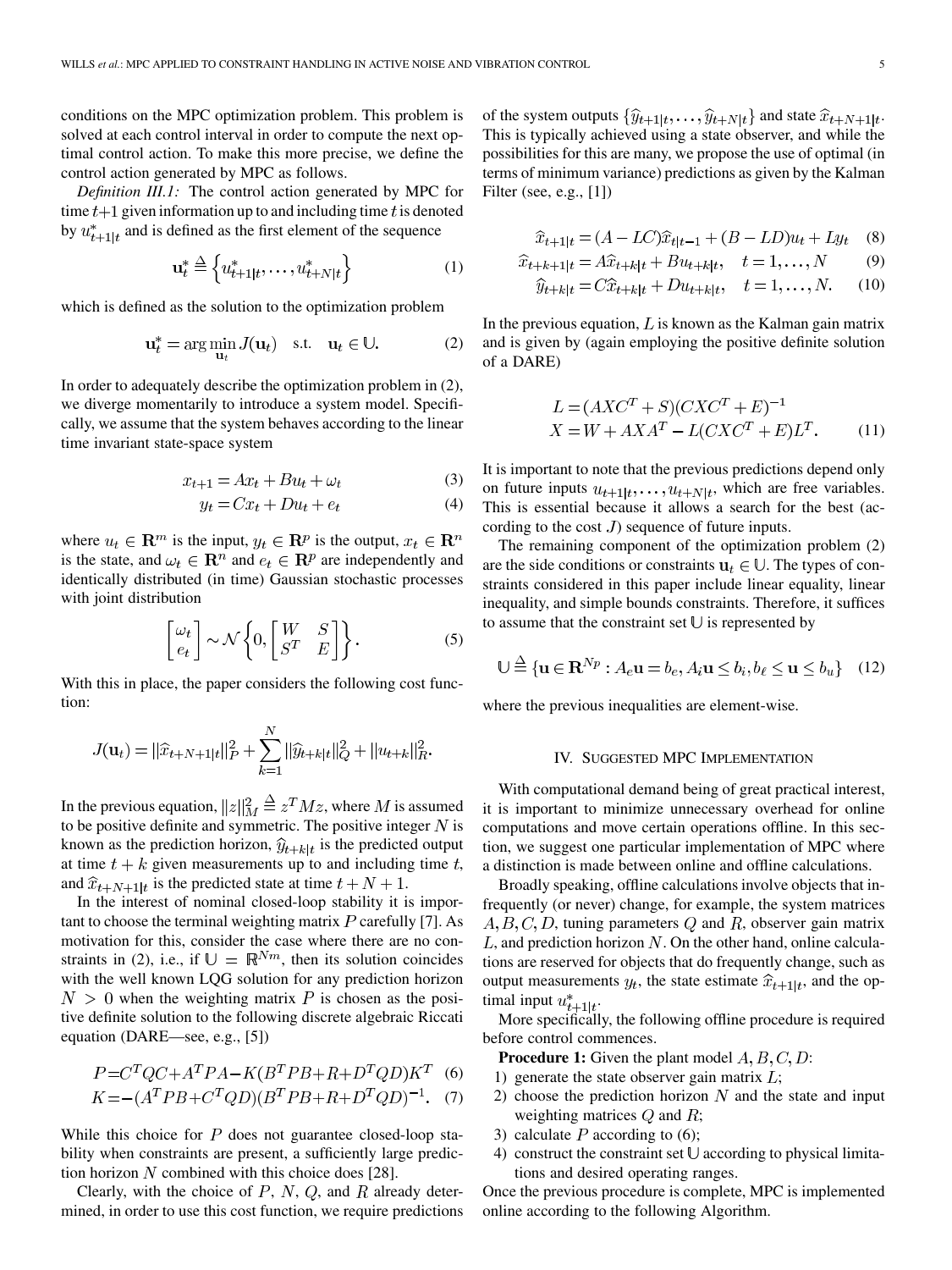**Algorithm IV.1** At each time interval  $t$ , complete the following tasks:

- 1) apply the previously calculated control move  $u_{t|t-1}^*$  to the system (calculated as  $u_{t+1|t}^*$  in the previous iteration);
- 2) measure the system output  $y_t$ ;
- 3) estimate the state  $\hat{x}_{t+1|t}$  using the measured outputs and inputs according to the observer (8);
- 4) compute the next control move  $u_{t+1|t}^*$  by selecting the first control move from  $\mathbf{u}_t^*$ , which is obtained by solving (2).

Computing the next control action (Step 4 in the previous Algorithm) is the most computationally demanding operation involved in implementing MPC. Therefore, the choice of optimization algorithm will, to a large extent, determine the fastest sampling rate possible for the controller and, consequently, restrict the application of MPC to systems of appropriate dynamics. In light of this, Section IV-A discusses one particularly suitable algorithm for solving quadratic programs of the type arising in MPC.

# *A. Quadratic Programming Solver*

By construction, the optimization problem (2) is in the form of a convex quadratic program. To make this more precise, define a stacked version of the predicted output and terminal state as  $y_t$ , and denote by  $u_t$  a stacked version of future inputs

$$
\mathbf{y}_t \stackrel{\Delta}{=} \begin{bmatrix} y_{t+1|t} \\ \vdots \\ \widehat{y}_{t+N|t} \\ \widehat{x}_{t+N+1|t} \end{bmatrix}, \quad \mathbf{u}_t \stackrel{\Delta}{=} \begin{bmatrix} u_{t+1|t} \\ \vdots \\ u_{t+N|t} \end{bmatrix}.
$$

From (9) and (10), it then follows that

$$
\mathbf{y}_t = \Lambda \widehat{x}_{t+1|t} + \Phi \mathbf{u}_t \tag{13}
$$

where

$$
\Lambda \triangleq \begin{bmatrix} C \\ CA \\ CA^2 \\ \vdots \\ CA^{N-1} \\ A^N \end{bmatrix}, \Phi \triangleq \begin{bmatrix} D \\ CB & D \\ CAB & CB & D \\ \vdots \\ CA^{N-2}B & \cdots & \cdots & CB & D \\ AA^{N-1}B & \cdots & \cdots & AB & B \end{bmatrix}
$$

Using these definitions, the cost function  $J$  can be expressed as

$$
J(\mathbf{u}_t) = \mathbf{u}_t^T H \mathbf{u}_t + 2\mathbf{u}_t^T f(\widehat{x}_{t+1|t}) + c.
$$

Here,  $c$  is a constant term that may be ignored and the terms  $H$ and  $f$  are given by

$$
H \stackrel{\Delta}{=} \Phi^T \bar{Q} \Phi + \bar{R}, \quad f(\hat{x}_{t+1|t}) \stackrel{\Delta}{=} \Gamma \hat{x}_{t+1|t}, \quad \Gamma \stackrel{\Delta}{=} \Phi^T \bar{Q} \Lambda
$$
\n(14)

with  $\overline{Q}$  and  $\overline{R}$  being block diagonal matrices given by

$$
\bar{Q} \triangleq \begin{bmatrix} Q & & \\ & \ddots & \\ & & Q & \\ & & & P \end{bmatrix}, \quad \bar{R} \triangleq \begin{bmatrix} R & & \\ & R & \\ & & \ddots & \\ & & & R \end{bmatrix}.
$$

In light of the previous definitions, (2) can be equivalently stated as

$$
\mathbf{u}_t^* = \arg\min_{\mathbf{u}_t} \mathbf{u}_t^T H \mathbf{u}_t + 2\mathbf{u}_t^T f(\widehat{x}_{t+1|t}) \quad \text{s.t. } \mathbf{u}_t \in \mathbb{U}. \tag{15}
$$

TABLE I APPROXIMATE MEMORY REQUIREMENTS FOR EXPLICIT MPC FOR DIFFERENT HORIZONS N. NOTE, THIS IS THE CONTROLLER COMPONENT ONLY, STORAGE OF THE LOOKUP TABLE REQUIRES MORE MEMORY

|                 |     |                |          | 10    |                |
|-----------------|-----|----------------|----------|-------|----------------|
| Regions         | 81  | 729            | 6353     | 56761 | ${\sim}200000$ |
| [Mbit<br>Memory | റ റ | $\overline{ }$ | 21<br>ാച | 345   | $\sim$ 1460    |

TABLE II MEMORY REQUIREMENTS FOR OBSERVER AND QUADRATIC PROGRAMMING SOLVER ON DSP, WHERE  $n$  is the NUMBER OF STATES,  $p$  is the NUMBER OF OUTPUTS,  $m$  is the NUMBER OF INPUTS, AND  $N$  is the Prediction Horizon

| Data for | No. of 32 bit words                   |
|----------|---------------------------------------|
|          | Observer $\mid n(n+m+p+2)+m+p+3 \mid$ |
|          | $4(Nm)^2 + Nm(n+6) + 5$               |

In this form, the optimization problem may be solved using standard quadratic programming routines, or alternatively, using a multiparametric programming approach [3], [6], [15], [41], [44], [46]. Both approaches generate identical solutions, but differ in implementation; the former approach employs a general algorithm to solve the quadratic program online; the latter exploits the fact that the solution to (15) is piecewise-affine [46] in the state (or parameters)  $\hat{x}_{t+1|t}$ , and constructs all necessary polytopes and associated control laws offline, which results in a straightforward online implementation (see [44] for details).

While a full quantitative comparison of the two approaches is beyond the scope of this paper, an attempt at using the multiparametric approach quickly identified one of its widely known drawbacks, namely the potentially very demanding memory requirements (see, e.g., [25]). In particular, for the system considered in this paper, Table I shows a portion of the memory requirements for various prediction horizons. Bearing in mind that the hardware has 1 Mb of storage capacity and that  $N =$  $12$  is the desired prediction horizon for this application (see Section V), Table I indicates that the multiparametric approach is not currently suitable for this application. Therefore, a more traditional online approach was employed (see Table II to compare memory requirements for these two approaches).

Within the class of direct online methods, the two most commonly used algorithms are active-set and interior-point methods, which have numerous suitable implementations.1 However, for time-critical online optimization it is often necessary to adapt such tools in order to exploit problem structure.

In light of this, we have implemented an active-set method based on the work of [20], [38], and [40]. While this method requires a positive definite Hessian matrix  $H$ , which is automatically satisfied, for example, whenever  $R$  is positive definite, it does not require a feasible initial point, which greatly simplifies the algorithm. It handles equality, general inequality, and simple bound constraints in a straightforward manner and caters for hot "starting," i.e., where previous solutions are used to initialize the algorithm. Furthermore, it has been refined in the open literature and open source community for some 20 years.

A cursory description of the algorithm is as follows. Starting with the unconstrained solution  $(-H^{-1}f)$ , each subsequent iteration adds a violated constraint, if any, to the active-set of con-

<sup>1</sup>See http://www.numerical.rl.ac.uk/qp/qp.html.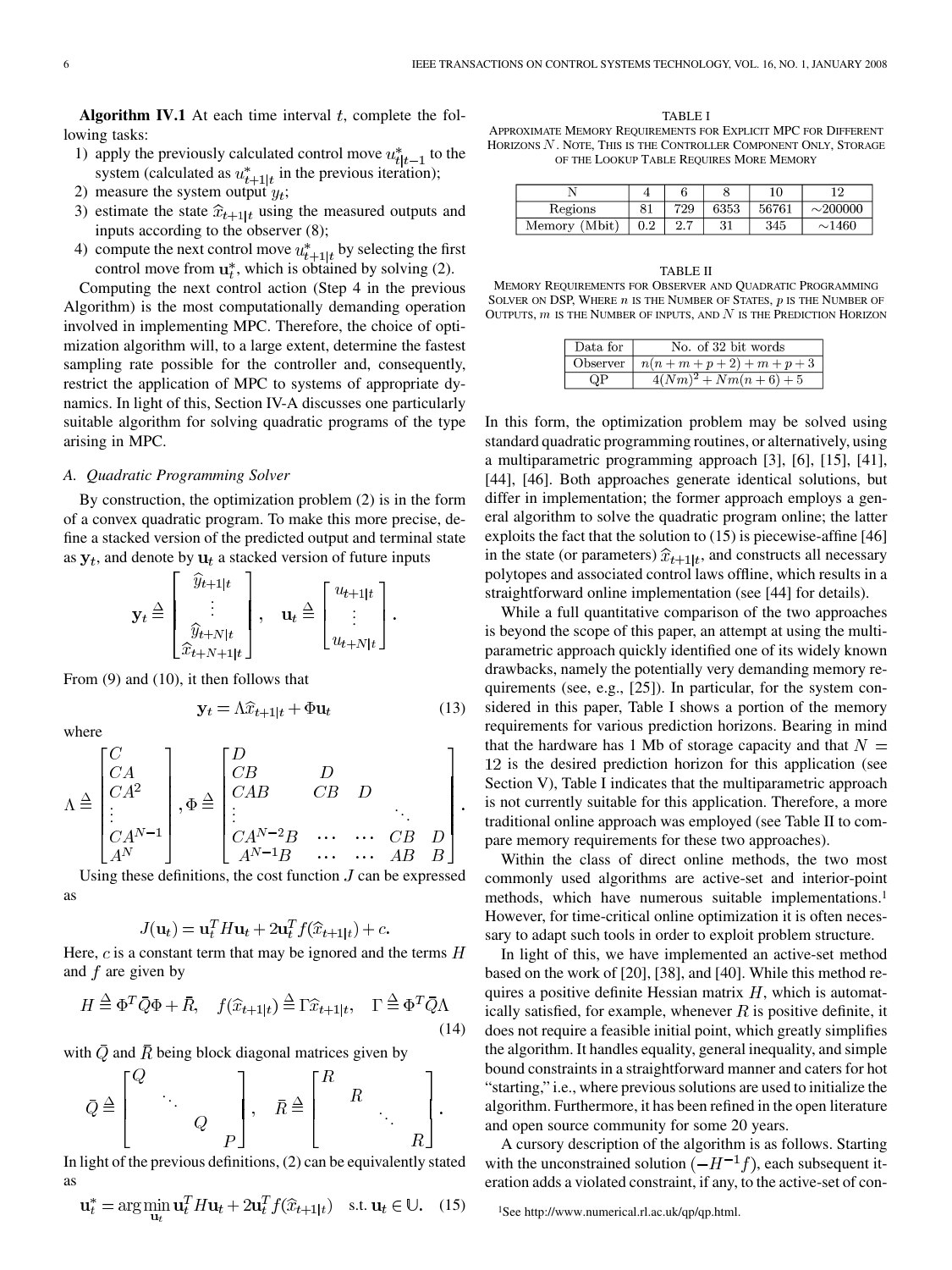

Fig. 2. Experimental apparatus.



Fig. 3. Plan view schematic of the experimental apparatus.

straints and then solves an equality constrained problem, where the equality constraints are those listed in the active-set. There is also the possibility of dropping an already active constraint if no longer needed (i.e. the associated Lagrange multiplier is negative).

The method maintains two matrices  $Z_a$  and  $R_a$  such that  $Z_a Z_a^T = H^{-1}$  and  $Z_a^T A_a = R_a$ , where the columns of  $A_a$ hold the normals to the active constraints and  $R_a$  is an upper triangular matrix. The implementation uses Givens rotations (see, e.g., [21]) to update the matrices  $Z_a$  and  $R_a$  in a numerically robust fashion. If there are no more constraints in violation then the algorithm terminates and the solution is optimal.

### V. ILLUSTRATION ON AN ACTIVE STRUCTURE

To demonstrate the two main claims of this paper, namely that MPC is a feasible and appealing alternative for active vibration suppression in the presence of actuator limits, the MPC strategy detailed in Section IV is applied to the cantilever beam apparatus illustrated in Figs. 2 and 3.

It is important to make our objective clear. We seek to minimize the displacement occurring at the beam tip while catering for actuator limits. However, since the tip displacement is not measured in practice, we instead minimize the estimate of tip velocity using the model obtained in Section V-B. This is achieved by designing an observer for the system state using the measured voltage across a piezoelectric patch (denoted  $v$  in Fig. 3) and input  $u$ . This state is then used to predict the tip displacement (denoted  $d$  in Fig. 3).

Using this prediction, we then solve the MPC optimization problem to determine a control action, which obeys the piezoelectric input actuator limits (associated with input signal  $u$  in Fig. 3).

#### *A. Apparatus Description*

The experimental setup comprises a uniform aluminium beam, clamped at one end, and free at the other. Such an apparatus is a simple representation of many systems experienced in the field of active vibration control.

Although six piezoelectric transducers are bonded to the front and rear surfaces, only three patches are required in this application. Remaining patches are short circuited to minimize their influence on the structural dynamics.

The beam is 550 mm in length, 3 mm in thickness, and 50 mm in width. The transducer centers are mounted 55 and 215 mm from the clamped base. All transducers are manufactured from *Physik Instrumente* PIC151 piezoelectric ceramic and are 50 mm in length, 25 mm in width, and 0.25 mm in thickness.

The disturbance and control signals,  $w$  and  $u$ , respectively, are applied through high-voltage amplifiers to the base patches. The location of these patches, over an area of high modal strain, affords sufficient authority over all structural modes. The mechanical strain at the beam center, acquired by buffering the induced open-circuit transducer voltage, is utilized as the feedback variable  $v$ . For the purpose of performance analysis, a Polytec Laser Vibrometer is employed to measure the tip displacement  $d$ .

#### *B. System Identification*

As pointed out in Section III, it is important to have a dynamic model of the system being controlled and we assume that the cantilever beam can be adequately modelled by the state-space structure (3) and (4).

Typically, however, the parameter values (i.e., all the matrix entries in  $A, B, C, D$  of such a model are not directly available. In such cases, system identification techniques are used to generate an estimate of the parameters from measurements of the input and/or output [26]. A detailed discussion of the many possible techniques is beyond the scope of this paper. Nevertheless, it is worth noting that if the available measurements are in the time domain, then it is standard practice to employ a maximum-likelihood approach [26], while if frequency domain measurements are available, then a frequency domain subspace method is typically used [29]. Both of these approaches are supported in the recent system identification package available at http://www.sigpromu.org/idtoolbox.

For the work presented here, frequency domain measurements were obtained at 908 nonequidistant frequencies ranging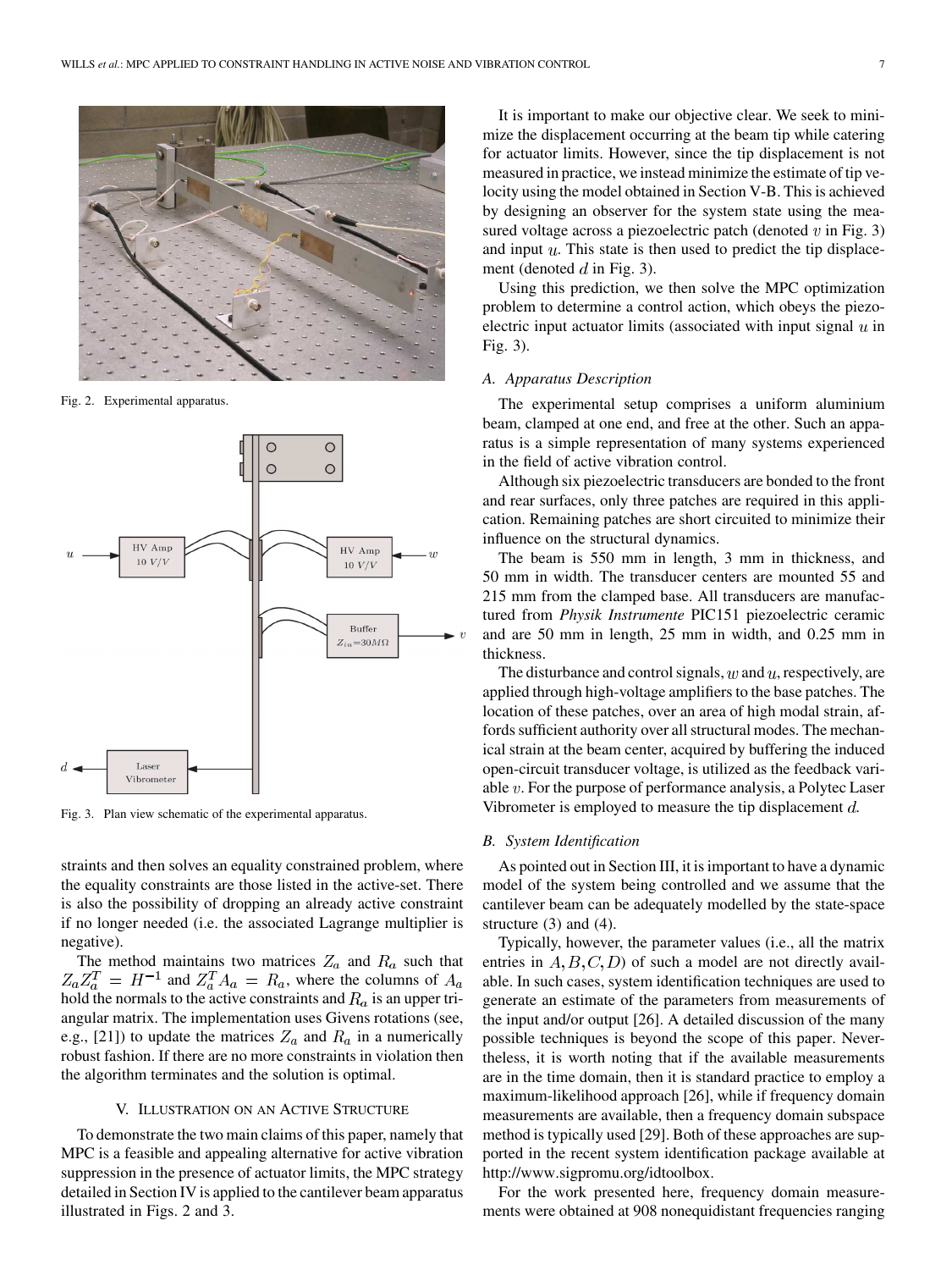

Fig. 4. Magnitude (dB) frequency response of identified beam model versus measured frequency response.

from 5 to 500 Hz. The subspace algorithm described by [29] was then employed to obtain a two-input  $(u \text{ and } \omega)$  two-output  $(d \text{ and } v)$ , 14th-order state-space model (which is adequate for modeling the system). While the apparatus has two available measurements (namely the voltage  $v$  and tip displacement  $d$ ), only the voltage  $v$  is available for the purposes of control.

A satisfactory fit in the frequency domain can be observed in Fig. 4. The corresponding discrete-time state-space relationship between  $u, \omega, d$ , and v is given by [note that the following has a more specific noise structure than (3) and (4)]:

$$
x_{t+1} = Ax_t + Bu_t + B_{\omega}\omega_t
$$
  
\n
$$
\underbrace{\begin{bmatrix} v_t \\ d_t \end{bmatrix}}_{y_t} = \underbrace{\begin{bmatrix} C_v \\ C_d \end{bmatrix}}_{C} x_t + \underbrace{\begin{bmatrix} D_v \\ D_d \end{bmatrix}}_{D} u_t + \underbrace{\begin{bmatrix} D_{\omega v} \\ D_{\omega d} \end{bmatrix}}_{D_{\omega}} \omega_t + \underbrace{\begin{bmatrix} \tilde{e}_t \\ \bar{e}_t \end{bmatrix}}_{e_t}.
$$

The disturbance  $\omega_t$  and measurement noises  $\tilde{e}_t$  and  $\bar{e}_t$  are assumed to be Gaussian distributed with zero mean and respective covariances of  $\sigma_{\omega}$  and  $\sigma_{v}$  and  $\sigma_{d}$  with no cross-covariance, i.e.,

 $\mathcal{L} = \mathcal{L} = \mathcal{L}$ 

$$
\begin{bmatrix} \omega_t \\ \tilde{e}_t \\ \bar{e}_t \end{bmatrix} \sim \mathcal{N} \left( \begin{bmatrix} 0 \\ 0 \\ 0 \end{bmatrix}, \begin{bmatrix} \sigma_\omega & 0 & 0 \\ 0 & \sigma_v & 0 \\ 0 & 0 & \sigma_d \end{bmatrix} \right).
$$

Since we cannot use the measured tip displacement for control purposes (since this is typically not available in practice), then the variance  $\sigma_d \rightarrow \infty$  and for the purposes of estimating the state  $d_t$  may be ignored. In addition, since we cannot measure the states directly, a Kalman Predictor is used to predict  $\hat{x}_{t+1|t}$ . Combining these, we generate a Kalman gain matrix L as given by (11) with

$$
W = B_{\omega} \sigma_{\omega} B_{\omega}^T \tag{16}
$$

$$
E = \sigma_v + \sigma_\omega D_{\omega v}^2 \tag{17}
$$

$$
S = B_{\omega}\sigma_{\omega}D_{\omega v} \tag{18}
$$

such that

 $\sim$   $\sim$ 

$$
\widehat{x}_{t+1|t} = (A - LC_v)\widehat{x}_{t|t-1} + (B - LD_v)u_t + Lv_t.
$$

# *C. Handling Unmodeled High-Frequency Modes*

One important consideration for this application is that of unmodeled high frequency modes. Since the model does not include any modes above the fifth, then any high frequency control action could have a devastating effect on control performance (indeed this was observed during initial trials). To ameliorate this, we penalize high frequency control action in a standard manner by augmenting the plant model with a high-pass filter and include a penalty on this new signal, denoted  $\bar{u}$ , in the control objective function (see Section III).

More precisely, we constructed a fourth-order discrete-time Butterworth high-pass filter with 3-dB cutoff point at 450 Hz (c.f. frequency response in Fig. 4). The state-space matrices corresponding to this filter are denoted by  $(A_f, B_f, C_f, D_f)$  and the augmented system is given by

$$
\begin{bmatrix} x_{t+1} \\ \xi_{t+1} \end{bmatrix} = \begin{bmatrix} A & 0 \\ 0 & A_f \end{bmatrix} \begin{bmatrix} x_t \\ \xi_t \end{bmatrix} + \begin{bmatrix} B \\ B_f \end{bmatrix} u_t + \begin{bmatrix} B_\omega \\ 0 \end{bmatrix} \omega_t \qquad (19)
$$

$$
\begin{bmatrix} y_t \\ \overline{u}_t \end{bmatrix} = \begin{bmatrix} C & 0 \\ 0 & C_f \end{bmatrix} \begin{bmatrix} x_t \\ \xi_t \end{bmatrix} + \begin{bmatrix} D \\ D_f \end{bmatrix} u_t + \begin{bmatrix} D_\omega \\ 0 \end{bmatrix} \omega_t + \begin{bmatrix} I \\ 0 \end{bmatrix} e_t.
$$
(20)

Combining the beam model with the augmented filters results in an 18-state model. Note that the filtered states are known exactly and, therefore, the observer defined in (11), (16)–(18) does not need to be modified. However, since we are interested in using the filtered states as part of the control action, the augmented model (19), (20) must be used to form the optimization problem in (15).

# *D. DSP Implementation*

As a further challenge to implementing MPC for fast systems, we wanted to ensure that the MPC algorithm, including state observer and quadratic programming solver, could be implemented on an inexpensive and standard digital signal processor (DSP) chip. In light of this, the particular hardware used for the MPC experiments is an Analog Devices ADSP-21262 [12] evaluation kit connected to an ancillary board containing a single channel analog-to-digital converter (ADC) and a single channel digital-to-analog converter (DAC).

The ADSP-21262 is a 32-bit floating point DSP running at a clock speed of 200 MHz. All instructions are single cycle (except division) with the capability of performing two instructions in parallel; although this feature is not being used in the current application. All software used for online purposes was developed manually in assembler in order to minimize overhead.

The offline calculations as shown in Procedure 1 were computed and the online calculations as shown in Algorithm IV.1 were executed on the DSP hardware according to the timing diagram in Fig. 5.

With regard to online calculations, there are two practical metrics commonly used for determining algorithm performance; the number of floating-point operations required and memory requirements. The former will be discussed in Section V-D.

The latter are shown in Table II. While it is difficult to comment on memory requirements more generally, we can afford to be critical about the current application. According to this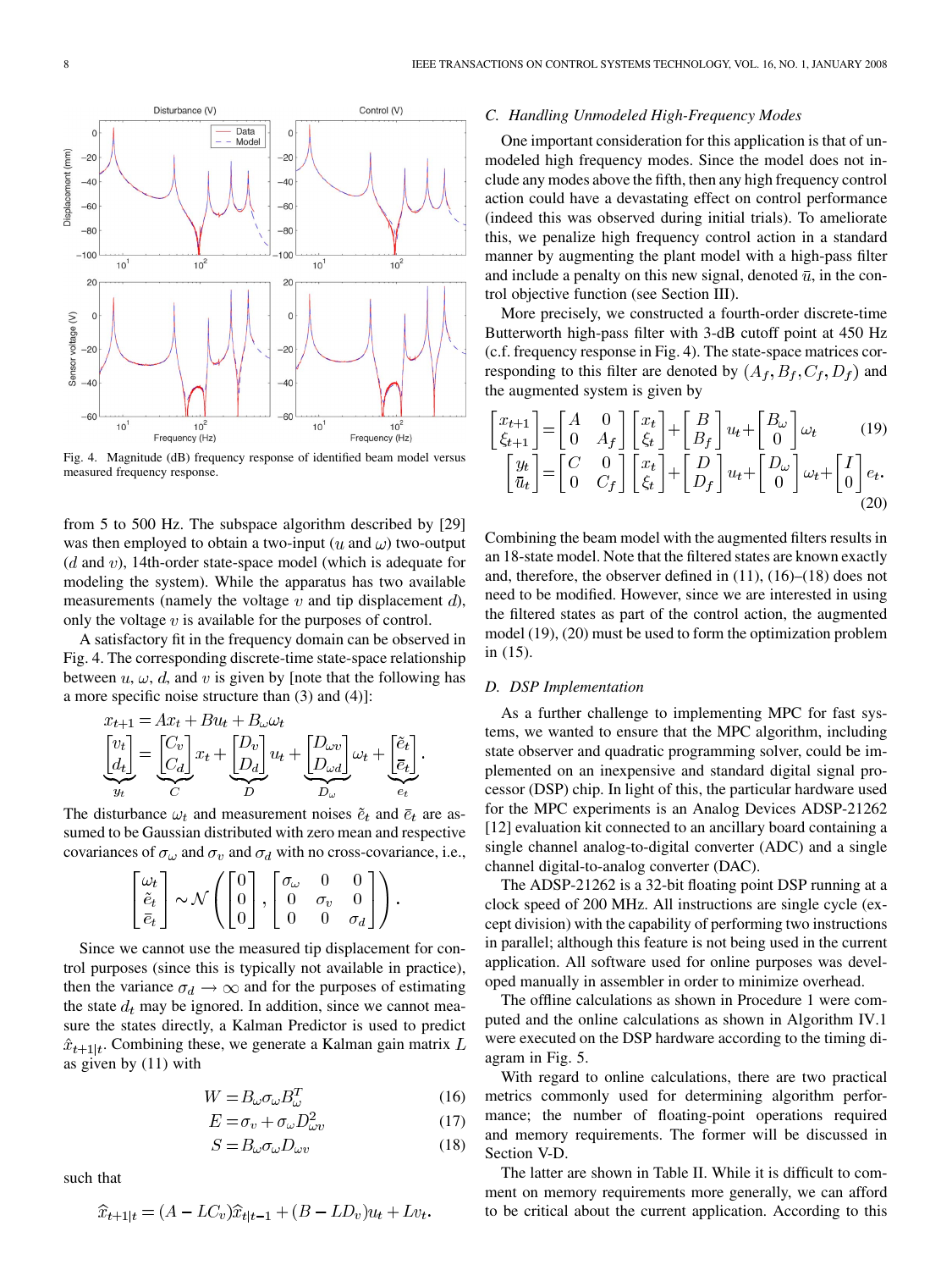

Fig. 5. Controller timing: the sample time  $T_s$  is constant and  $t_1$  and  $t_6$  are the sampling "instants."  $t_0$  (and  $t_5$ ) mark the beginning of a DAC write operation, which incurs a known delay. Thus, we preempt the delay so that writing the input and reading the output occur within tolerable margins about  $t_1$  (and  $t_6$ ).

table the memory requirements for an 18th-order single-input single-output system with prediction horizon of 12 requires 1270 words, and at 32 bits/word that is approximately 10 Kb of total storage, which is very modest.

### VI. EXPERIMENTAL RESULTS

In this section, some experimental results are presented for the cantilever beam apparatus described in Section V and the MPC algorithm described in Sections III–V.

In order to adequately observe and control the high-frequency behavior of the output signal  $y$ , a sample rate of 5 kHz (approximately 10 times the frequency of the highest mode under consideration) was tested.

In terms of the offline Procedure 1 [see also  $(16)$ – $(18)$ ], we use the following values. The noise covariances  $\sigma_{\omega}$  and  $\sigma_{v}$  are given by

$$
\sigma_{\omega} = 1, \quad \sigma_v = 10^{-12}.
$$

The controller weighting matrices  $Q$  and  $R$  are set to

$$
Q = \begin{bmatrix} 0 & 0 & 0 \\ 0 & 10 & 0 \\ 0 & 0 & 100 \end{bmatrix}, \quad R = 1
$$

Note that according to  $(20)$ , the first diagonal term in  $Q$  weights the measured voltage  $v$ , the second weights the estimated tip displacement  $d$ , while the third diagonal term weights the filtered input  $\bar{u}$  (see Section V-C). This means that we are penalizing deviations in estimated tip displacement and also penalizing high frequency control action.

The constraint set  $\cup$  was constructed as

$$
\mathbb{U} = \{ \mathbf{u} \in R^N : -0.2 \le u_i \le 0.2, \text{ for } i = 1, \dots, N \}
$$

which represent simple bounds on actuator voltage prior to amplification (see Section V).



Fig. 6. Open- and closed-loop frequency responses (no actuator limits encountered).

# *A. Controller Performance*

The first experiment is intended to show that the controller performs to a satisfactory level in the absence of hitting constraints. To achieve this, we used a periodic chirp disturbance ranging from 5 to 800 Hz and adjusted the disturbance gain so that actuator limits were not encountered. Fig. 6 shows the open- and closed-loop response for this controller in both simulation and in practice. It can be seen that the controller is performing well and the match between simulation and actual results is satisfactory.

In light of this, we proceeded to test the constraint handling capabilities of MPC by increasing the gain of the periodic chirp disturbance to ensure that limits were encountered.

In terms of comparing the performance, we also tested an LQG controller that is "saturated" when hitting constraints. In fact, the particular LQG controller gain matrix is given by (7) so that  $u_{t+1} = K\hat{x}_{t+1|t}$  is the optimal control action in the absence of constraints. More precisely, the saturated LQG control law (SLQG) is given by

$$
u_{t+1} = \begin{cases} 0.2, & \text{if } K\hat{x}_{t+1|t} > 0.2\\ -0.2, & \text{if } K\hat{x}_{t+1|t} < -0.2\\ K\hat{x}_{t+1|t}, & \text{otherwise.} \end{cases}
$$

That is, if constraints are inactive (not encountered) then, by construction, the SLQG and MPC control laws coincide for any prediction horizon  $N > 0$  (see, e.g., [5]). Furthermore, even when hitting constraints, if the MPC prediction horizon is set to  $N = 1$ , then SLQG and MPC still coincide [13]. For larger horizons this equivalence is not guaranteed.

Fig. 7 shows time-domain plots of the measured beam tip velocity when disturbed by a band-pass filtered step function under the control of MPC and SLQG at 5 kHz sample rate with prediction horizon  $N = 12$ . To generate the filtered step function an eighth-order Butterworth filter is used with pass band between 230–270 Hz, which corresponds to the fourth mode (see Fig. 4).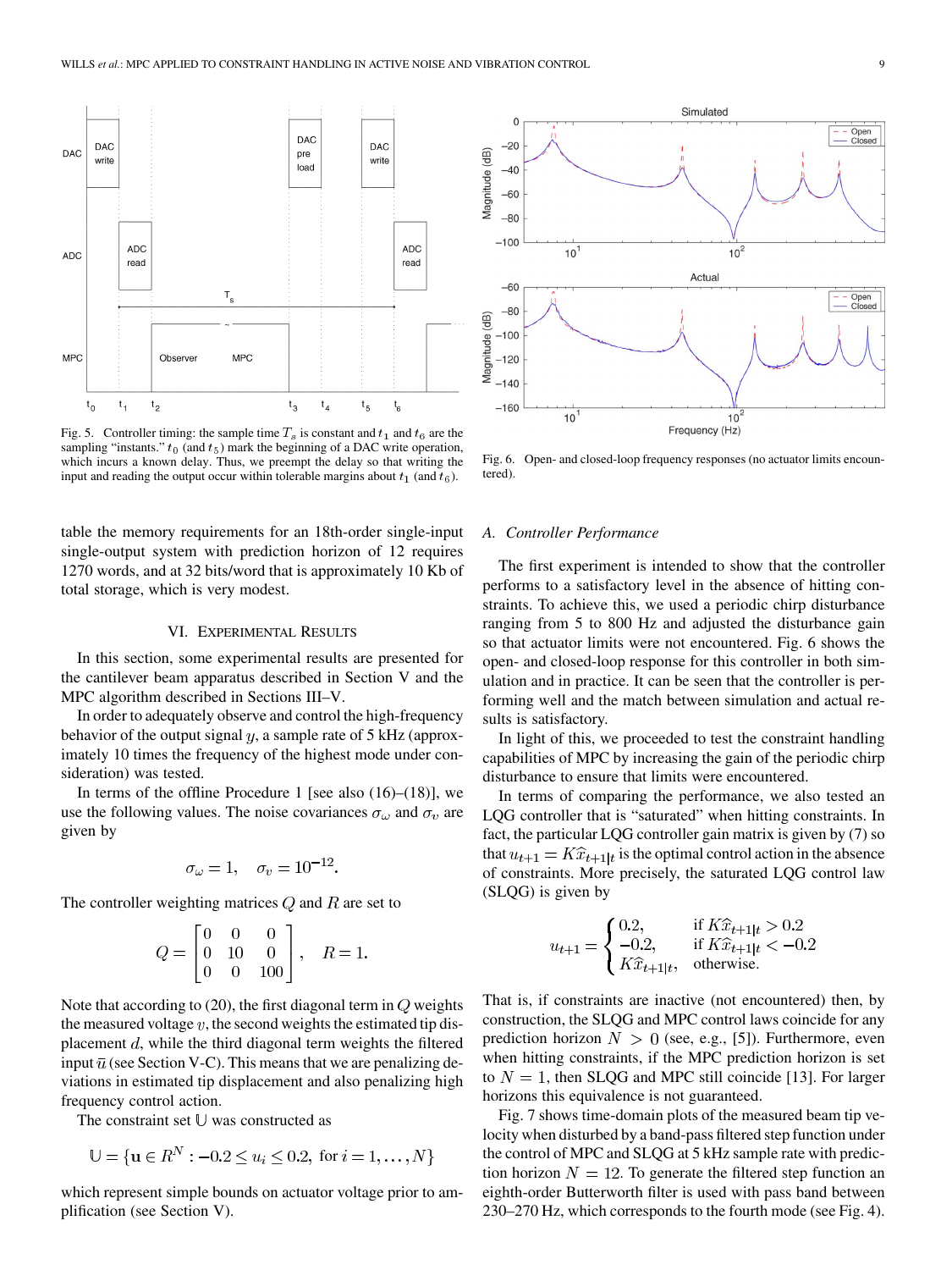

Fig. 7. Comparison of tip displacement for MPC and SLQG running at 5 kHz sampling rate when a filtered step function (for fourth mode) is applied to the disturbance patch. Notice a distinct reduction in settling time. Note that input signals were measured and thus include some level of noise.



Fig. 8. Comparison of output and input energy for MPC and SLQG running at 5 kHz sampling rate when a series of filtered step functions (for fourth mode) are applied to the disturbance patch. Notice that both in terms of input and output energy, MPC outperforms SLQG.

Although there is visible evidence from Fig. 7 that MPC outperforms SLQG, Fig. 8 confirms this by showing the output and input energy signals for a series of filtered step disturbances under both MPC and SLQG, where the energy signal of  $y_t$ , for example, is given by  $\sum_{k=0}^{t} (y_k^T y_k)$ .

# *B. Empirical Limits for QP Solver*

As intimated in Section V-D, a common difficulty when using online optimization algorithms is uncertainty about solution time. Some methods offer better theoretical complexity limits than others (see, e.g., [45]), however, in practice the efficacy and efficiency of an algorithm often depends on the problem instance (see, e.g., [43]).

In order to provide some idea of the performance, we include a histogram of actual completion times for different horizon

TABLE III WORST CASE TIME TO SOLVE QP FOR DIFFERENT HORIZONS  $\cal N$ 

| QP clock cycles | Hit constraints | Max. time $(\mu s)$ |
|-----------------|-----------------|---------------------|
| 5962            | 74748           | 29.81               |
| 10347           | 75609           | 51.735              |
| 13745           | 75088           | 68.725              |
| 20356           | 74379           | 101.78              |
| 27742           | 75384           | 138.71              |

TABLE IV SPREAD OF OP SOLVE TIMES FOR  $N = 12$ 

| QP clock cycles        | No. times QP solved |
|------------------------|---------------------|
| c < 5000               | 1197566             |
| 5000 < c < 7500        | 90002               |
| 7500 < c < 10000       | 70154               |
| 10000 < c < 12500      | 48030               |
| $12500 \leq c < 15000$ | 40836               |
| 15000 < c < 17500      | 32899               |
| $17500 \leq c < 20000$ | 12444               |
| 20000 < c < 22500      | 4667                |
| 22500 < c < 25000      | 4923                |
| 25000 < c < 27500      | 534                 |
| 27500 < c < 30000      | 5                   |
| c > 30000              |                     |

TABLE V NUMBER OF CONSTRAINTS ACTIVE AT SOLUTION (LEFT COLUMN) AND NUMBER OF TIMES ACTIVE (RIGHT COLUMN) FOR  $N=12$ 

| No. active | No. times |
|------------|-----------|
| 1          | 106084    |
| 2          | 114076    |
| 3          | 55391     |
| 4          | 23208     |
| 5          | 5644      |
| 6          | 68        |
| $7 - 11$   | N         |
| 12         | 23        |

lengths in Table III. We recorded the worst-case (i.e., maximum) time to solve the QP for different prediction horizons  $N$  with sampling rate fixed at 5 kHz and using a periodic chirp disturbance.

For each case, the controller is run for around 5 min (approximately 1 500 000 calls to the QP routine) and the maximum QP solve times are recorded. Also, recorded in Table III, are the number of times constraints were active at the solution.

Table IV provides some idea of the distribution for QP solve times with prediction horizon  $N = 12$ . The disturbance signal applied is the same as for the previous test condition. Finally, Table V shows the number of constraints active at the solution of the QP versus the number of times each case occurred.

#### VII. CONCLUSION

While MPC has attracted enormous research interest, it is commonly perceived that difficulties associated with the required online optimization limit its applicability. The empirical study of this issue has been a central motivation for this paper.

While we believe that the achieved active structural control results are of interest in their own right, the problem was also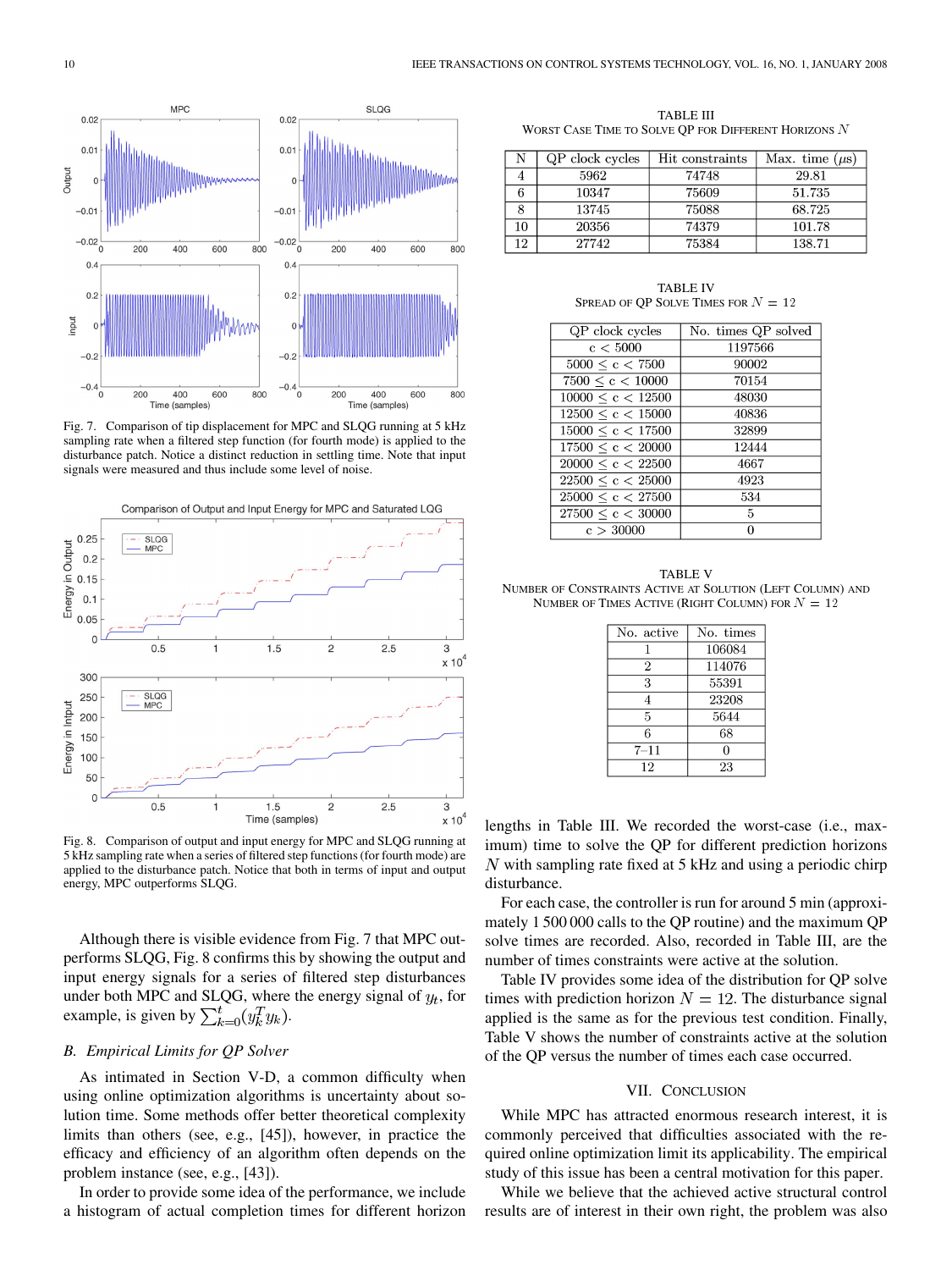chosen for its suitability in examining these computational overhead issues.

In relation to this, a key outcome was to illustrate that using a very inexpensive hardware platform, the MPC action based on a nontrivial model (18 states), a reasonable prediction horizon (12 samples), and with input constraints, can be straightforwardly computed in less than 150  $\mu$ s.

# ACKNOWLEDGMENT

The authors would like to thank W. P. Heath for his help. His insight and suggestions were crucial to the positive outcome of this paper.

#### **REFERENCES**

- [1] D. O. Anderson and J. B. Moore*, Optimal Filtering*. New York: Dover, 2005.
- [2] J. Anthonis, J. Swevers, D. Moshou, and H. Ramon, " $H_{\infty}$ -controller design for a vibrations isolating platform," *Control Eng. Practice*, vol. 7, no. 11, pp. 1333–1341, Nov. 1999.
- [3] A. Bemporad, M. Morari, V. Dua, and E. N. Pistikopoulos, "The explicit linear quadratic regulator for constrained systems," *Automatica*, vol. 30, no. 1, pp. 3–20, Jan. 2002.
- [4] A. Bemporad, M. Morari, V. Dua, and E. N. Pistikopoulos, "The explicit linear quadratic regulator for constrained systems," *Automatica*, vol. 38, no. 1, pp. 3–20, Jan. 2002.
- [5] R. R. Bitmead, M. Gevers, and V. Wertz*, Adaptive Optimal Control—The Thinking Man's GPC*. Englewood Cliffs, NJ: Prentice-Hall, 1990.
- [6] F. Borrelli*, Constrained Optimal Control of Linear and Hybrid Systems*. New York: Springer-Verlag, 2003, vol. 290.
- [7] H. Chen and F. Allgöwer, "A quasi-infinite nonlinear model predictive control scheme with guaranteed stability," *Automatica*, vol. 34, no. 10, pp. 1205–1217, 1998.
- [8] D. W. Clarke, C. Mohtadi, and P. S. Tuffs, "Generalized predictive control, parts 1 and 2," *Automatica*, vol. 23, no. 2, pp. 137–148, 1987.
- [9] M. Dadfarnia, N. Jalili, Z. Liu, and D. M. Dawson, "An observer-based piezoelectric control of flexible cartesian robot arms: Theory and experiment," *Control Eng. Practice*, vol. 12, no. 8, pp. 1041–1053, Aug. 2004.
- [10] S. Daley, F. A. Johnson, J. B. Pearson, and R. Dixon, "Active vibration control for marine applications," *Control Eng. Practice*, vol. 12, no. 4, pp. 465–474, Apr. 2004.
- [11] A. J. den Hamer, G. Z. Angelis, and N. B. Roozen, "Broad-band active vibration suppression using PPF focused on industrial application," *IEEE/ASME Trans. Mechatronics*, vol. 10, no. 2, pp. 146–153, Apr. 2005.
- [12] Analog Devices, "Evaluation kit for ADSP-21262 SHARC processor," 1995–2005.
- [13] J. De Dona, G. Goodwin, and M. Seron, "Anti-windup and model predictive control: Reflections and connections," *Euro. J. Control*, vol. 6, no. 5, pp. 467–477, 2000.
- [14] J. L. Fanson and T. K. Caughey, "Positive position feedback-control for large space structures," *AIAA J.*, vol. 28, no. 4, pp. 717–724, Apr. 1990.
- [15] A. V. Fiacco*, Introduction to Sensitivity and Stability Analysis in Nonlinear Programming*. London, U.K.: Academic, 1983.
- [16] C. R. Fuller, S. J. Elliott, and P. A. Nelson, *Active Control of Vibration*. London, U.K.: Academic, 1996.
- [17] C. E. Garcia, D. M. Prett, and M. Morari, "Model predictive control: Theory and practice—A survey," *Automatica*, vol. 25, no. 3, pp. 335–348, 1989.
- [18] C. J. Goh and T. K. Caughey, "On the stability problem caused by finite actuator dynamics in the collocated control of large space structures," *Int. J. Control*, vol. 41, no. 3, pp. 787–802, 1985.
- [19] T. Goh, Z. Li, B. Chen, T. Lee, and T. Huang, "Design and implementation of a hard disk drive servo system using robust and perfect tracking approach," *IEEE Trans. Control Syst. Technol.*, vol. 9, no. 2, pp. 221–233, Mar. 2001.
- [20] D. Goldfarb and A. Idnani, "A numerically stable dual method for solving strictly convex quadratic programs," *Math. Program.*, vol. 27, pp. 1–33, 1983.
- [21] G. H. Golub and C. F. Van Loan*, Matrix Computations, Third Edition*. Baltimore, MD: The Johns Hopkins Univ. Press, 1996.
- [22] G. Guo, D. Wu, and T. Chong, "Modified dual-stage controller for dealing with secondary-stage actuator satuation," *IEEE Trans. Magn.*, vol. 39, no. 6, pp. 3587–3592, Nov. 2003.
- [23] M. A. Hopkins, D. A. Henderson, R. W. Moses, T. Ryall, D. G. Zimcik, and R. L. Spangler, "Active vibration-suppression systems applied to twin-tail buffeting," in *Proc. SPIE Smart Structures Mater.: Ind. Commer. Appl. Smart Structures Technol.*, 1998, pp. 27–33.
- [24] D. J. Inman*, Engineering Vibration*, 2nd ed. Englewood Cliffs, NJ: Prentice-Hall, 2001.
- [25] T. A. Johansen, W. Jackson, R. Schreiber, and P. Tondel, "Hardware synthesis of explicit model predictive controllers," *IEEE Trans. Control Syst. Technol.*, vol. 15, no. 1, pp. 191–197, Jan. 2007.
- [26] L. Ljung*, System Identification: Theory for the User—Second Edition*. Englewood Cliffs, NJ: Prentice-Hall, 1999.
- [27] J. M. Maciejowski*, Predictive Control with Constraints*. Essex, U.K.: Pearson Education, 2002.
- [28] D. Q. Mayne, J. B. Rawlings, C. V. Rao, and P. O. M. Scokaert, "Constrained model predictive control: Stability and optimality," *Automatica*, vol. 36, pp. 789–814, 2000.
- [29] T. McKelvey, H. Akcay, and L. Ljung, "Subspace based multivariable system identification from frequency response data," *IEEE Trans. Autom. Control*, vol. 41, no. 7, pp. 960–978, Jul. 1996.
- [30] Z. Mohamed, J. M. Martins, M. O. Tokhi, J. Sa da Costa, and M. A. Botto, "Vibration control of a very flexible manipulator system," *Control Eng. Practice*, vol. 13, no. 3, pp. 267–277, Mar. 2005.
- [31] S. O. R. Moheimani, D. Halim, and A. J. Fleming*, Spatial Control of Vibration: Theory and Experiments*. Singapore: World Scientific, 2003.
- [32] S. O. R. Moheimani, B. J. G. Vautier, and B. Bhikkaji, "Experimental implementation of extended multivariable PPF control on an active structure," *IEEE Trans. Control Syst. Technol.*, vol. 14, no. 3, pp. 443–445, May 2006.
- [33] M. L. Munjal*, Acoustics of Ducts and Mufflers*. New York: Wiley-Interscience, 1987.
- [34] K. R. Muske and J. B. Rawlings, "Model predictive control with linear models," *AIChE J.*, vol. 39, no. 2, pp. 262–287, 1993.
- [35] P. A. Nelson and S. J. Elliott*, Active Control of Sound*. London, U.K.: Academic, 1992.
- [36] K. Peng, B. Chen, T. Lee, and V. Venkataramanan, "Design and implementation of a dual-stage HDD servo system via composite nonlinear control approach," *Mechatron.*, vol. 14, pp. 965–988, 2004.
- [37] I. R. Petersen and H. R. Pota, "Minimax LQG optimal control of a flexible beam," *Control Eng. Practice*, vol. 11, no. 11, pp. 1273–1287, Nov. 2003.
- [38] M. J. D. Powell, "On the quadratic programming Algorithm of Goldfarb and Idnani," *Math. Program. Study*, vol. 25, pp. 46–61, 1985.
- [39] S. J. Qin and T. A. Badgewell, "A survey of industrial model predictive control technology," *Control Eng. Practice*, vol. 11, pp. 733–764, 2003.
- [40] K. Schittkowski, "QL: A fortran code for convex quadratic programming—Users's guide," Dept. Math., Univ. Bayreuth, Bayreuth, Germany, 2003.
- [41] M. M. Seron, G. C. Goodwin, and J. De Dona, "Characterizations of receding horizon control for constrained linear systems," *Asian J. Control*, vol. 5, no. 2, pp. 271–286, 2003.
- [42] D. Sun and J. Mills, "Combined PD feedback and distributed piezoelectric-polymer vibration control of a single-link flexible manipulator," in *Proc. IEEE/IRSI Int. Conf. Intell. Robot. Syst.*, 1998, pp. 667–672.
- [43] M. J. Todd, "The many facets of linear programming," Ithaca, NY, Tech. Rep. 14853, 2000.
- [44] P. Tøndel, T. A. Johansen, and A. Bemporad, "An algorithm for multiparametric quadratic programming and explicit MPC solutions," *Austomatica*, vol. 39, no. 3, pp. 489–497, Mar. 2003.
- [45] A. G. Wills and W. P. Heath, "EE03016—Interior-point methods for linear model predictive control," Sch. Electr. Eng. Comput. Sci., Univ. Newcastle, Upon Tyne, Australia, 2003.
- [46] E. Zafiriou, "Robust model predictive control of processes with hard constraints," *Comput. Chem. Eng.*, vol. 14, no. 4–5, pp. 359–371, May 1990.